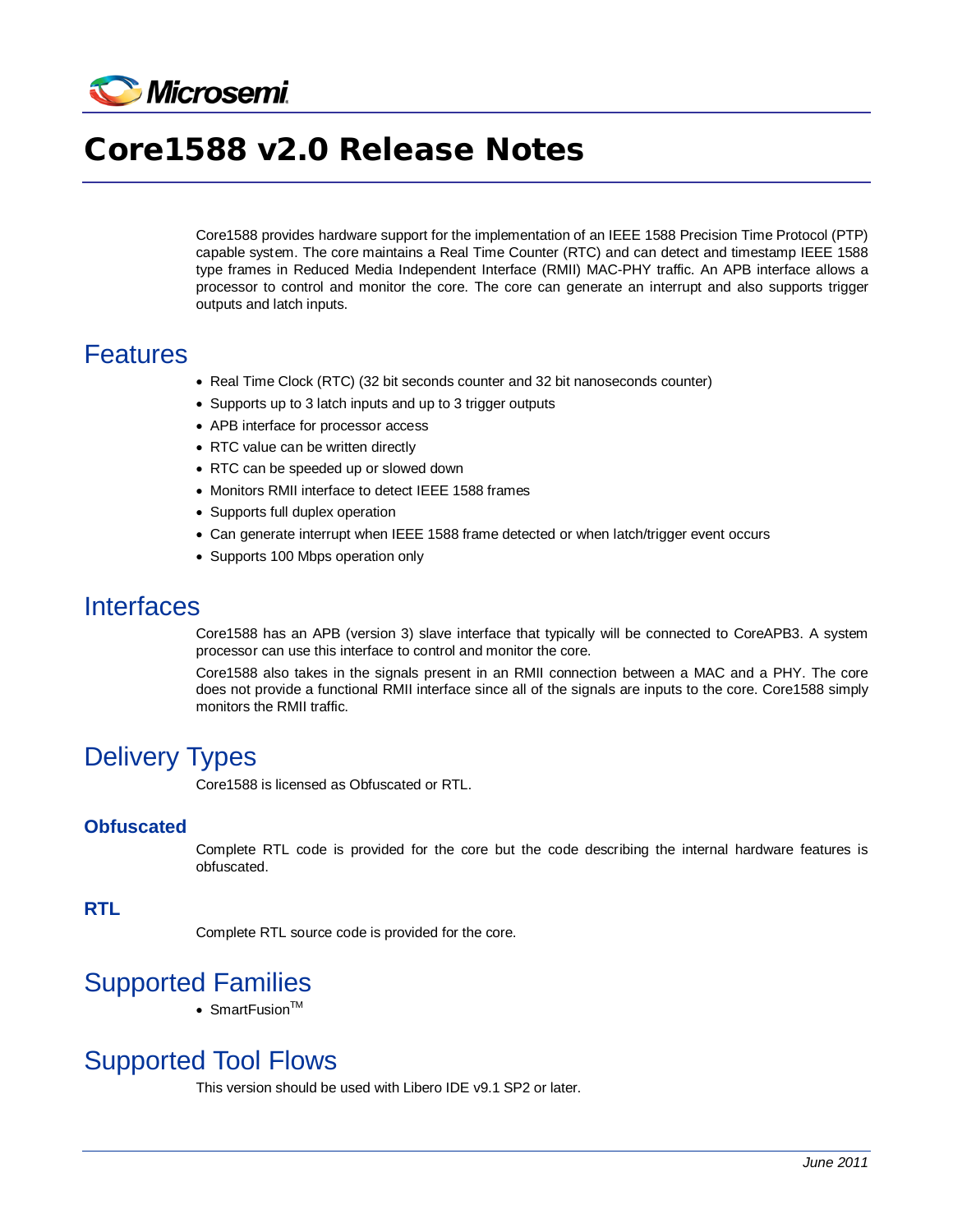

### Installation Instructions

Core1588 is available through the Libero IDE IP Catalog. It can be downloaded from a remote web-based repository and installed into the user's local vault, ready for use. Once installed in Libero IDE, the core can be instantiated, configured, and generated within SmartDesign for inclusion in your Libero IDE project.

#### **Documentation**

A copy of the Core1588 Handbook which describes the core functionality is included in this release. The handbook can be viewed by right-clicking on the core in the Catalog and selecting Open documentation > Core1588\_HB.pdf.

## Supported Test Environments

Verilog and VHDL testbenches are packaged with the core.

## Release History

**Table 1** Release History

| Version                     | Date      | <b>Description</b>                   |
|-----------------------------|-----------|--------------------------------------|
| $\sim$ $\sim$<br><b>4.U</b> | June 2011 | First production release of Core1588 |